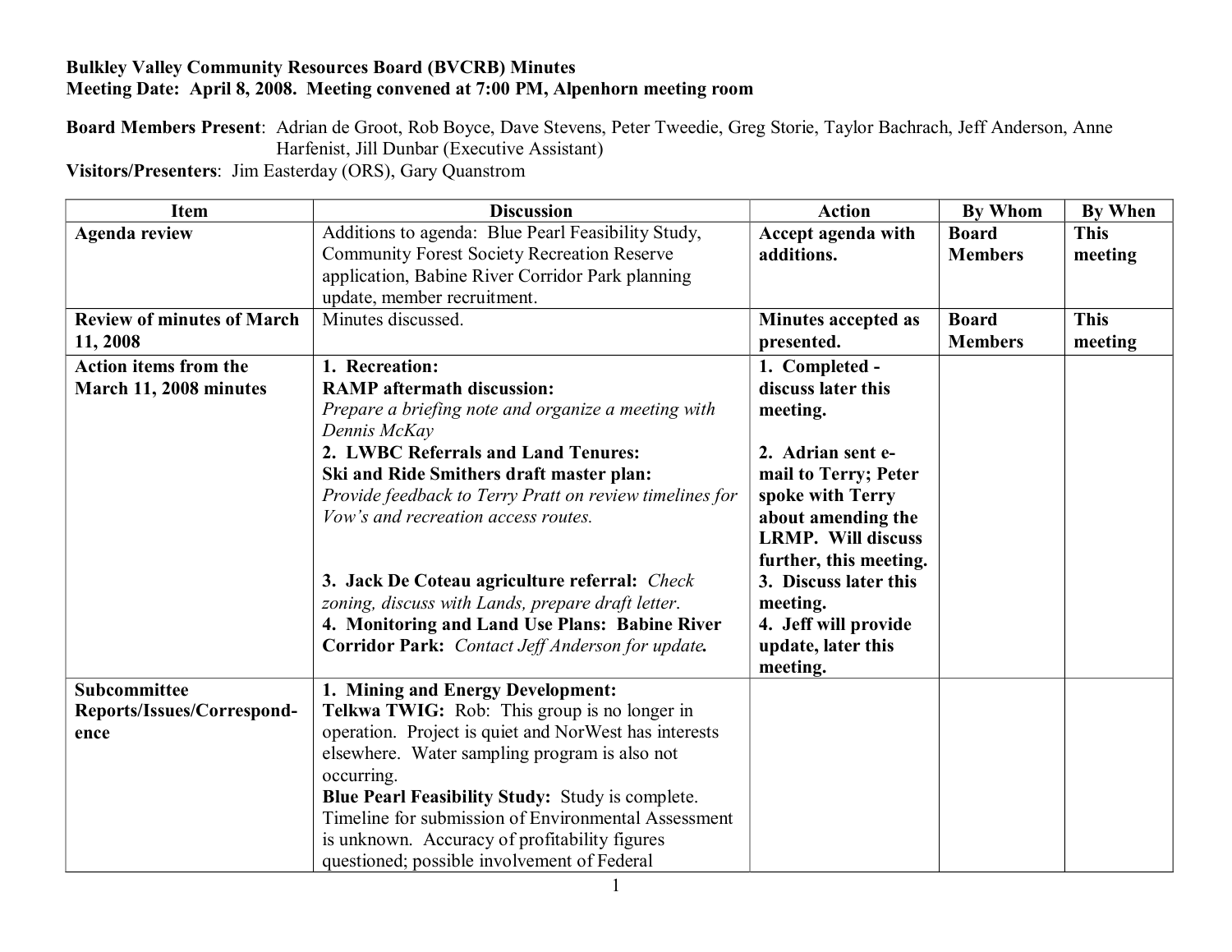| <b>Item</b> | <b>Discussion</b>                                                                                                                                                                                                                                                                                                                                                                                                                                                                                                                                                                                                | <b>Action</b>                                                                                            | <b>By Whom</b>                                            | <b>By When</b> |
|-------------|------------------------------------------------------------------------------------------------------------------------------------------------------------------------------------------------------------------------------------------------------------------------------------------------------------------------------------------------------------------------------------------------------------------------------------------------------------------------------------------------------------------------------------------------------------------------------------------------------------------|----------------------------------------------------------------------------------------------------------|-----------------------------------------------------------|----------------|
|             | government in EA due to effluent management and<br>effect on fisheries resource discussed.                                                                                                                                                                                                                                                                                                                                                                                                                                                                                                                       |                                                                                                          |                                                           |                |
|             | 2. Recreation:                                                                                                                                                                                                                                                                                                                                                                                                                                                                                                                                                                                                   |                                                                                                          |                                                           |                |
|             | <b>RAMP completion:</b> Meeting with Dennis McKay was<br>positive. McKay sent a letter supporting the project to<br>Pat Bell. Thank you letter to McKay needed ASAP,<br>plus letter to Bell if no response by next meeting.<br>Round Lake application: Greg will check that this is<br>consistent with the LRMP. Dave will check for digital                                                                                                                                                                                                                                                                     | <b>Prepare follow-up</b><br>letter for Dennis<br>McKay.<br>Check zoning.<br><b>Circulate application</b> | <b>Taylor</b><br><b>Bachrach</b><br>Greg<br><b>Storie</b> | <b>ASAP</b>    |
|             | version of application and circulate if available. Area<br>partly covers Ag/Wildlife management area, which<br>should be pointed out in our response. Anne will<br>prepare written response.                                                                                                                                                                                                                                                                                                                                                                                                                     | if digital version<br>available.<br>Prepare draft<br>response.                                           | <b>Dave</b><br><b>Stevens</b><br>Anne<br><b>Harfinest</b> |                |
|             | 3. Forestry, Range and Agriculture:<br>Ray Chipeniuk letter re Chapman Rd BCTS timber<br>sale: Ray requests that (1) BVCRB asks BCTS for a<br>cost/benefit analysis; (2) LRMP be amended.<br>Discussion: Peter has met with BCTS – zoning allows<br>timber extraction, stand has MPB attack, transportation<br>issues have largely been solved. Some critical winter<br>range has been examined and removed from the sale<br>area. MoFR hydrologists will be looking at water<br>resources in the area. It is not BVCRB's mandate to<br>ask for C/B analysis. LRMP amendment process will<br>be provided to Ray. | Prepare draft<br>response.                                                                               | Peter<br><b>Tweedie</b>                                   |                |
|             | <b>Community Forest Society Recreation Reserve</b><br>application: Dave will talk to Jason Gilkes for<br>clarification of the purpose of this application.                                                                                                                                                                                                                                                                                                                                                                                                                                                       | <b>Meet with Jason</b><br>Gilkes.                                                                        | <b>Dave</b><br><b>Stevens</b>                             |                |
|             | 4. LWBC Referrals and Land Tenures:<br>Ski and Ride Smithers master plan update: Public<br>access to Crater Lake and ice climbing area must be<br>assured – wording in plan needs to be amended to<br>reflect this. The phrase "until development occurs"<br>should be omitted.                                                                                                                                                                                                                                                                                                                                  | Prepare reply about<br>public access<br>concerns.                                                        | Anne<br><b>Harfinest</b>                                  |                |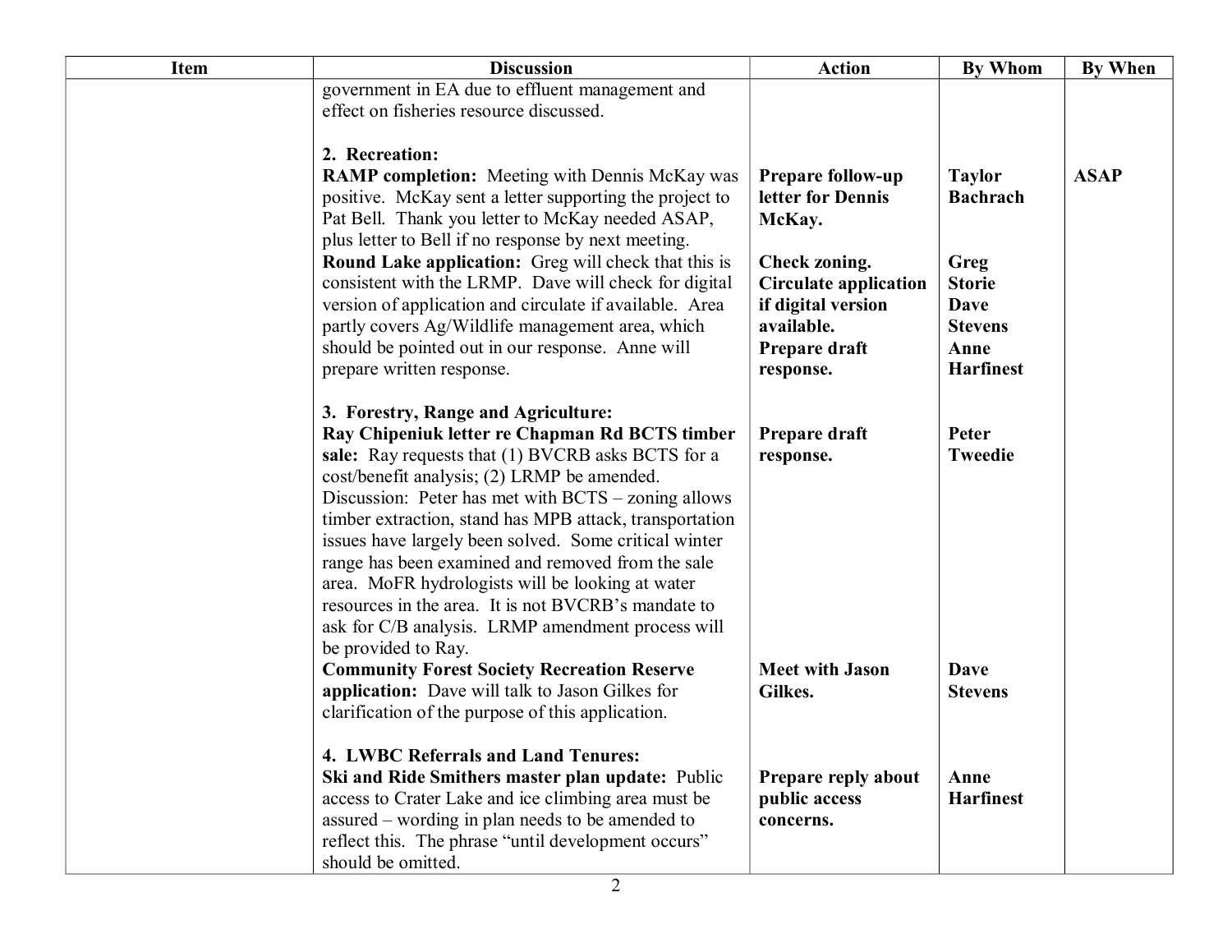| <b>Item</b> | <b>Discussion</b>                                                                                      | <b>Action</b>                             | <b>By Whom</b> | By When |
|-------------|--------------------------------------------------------------------------------------------------------|-------------------------------------------|----------------|---------|
|             | VQO's: Night views and lighting have not been                                                          | Prepare response to                       | <b>Greg</b>    |         |
|             | addressed. District Manager can approve amended                                                        | <b>District Manager</b>                   | <b>Storie</b>  |         |
|             | VQO's without amending the LRMP. DM must be                                                            |                                           |                |         |
|             | satisfied that the VQO is appropriate and the                                                          |                                           |                |         |
|             | advertising time frame was reasonable. A photo mock-                                                   |                                           |                |         |
|             | up of the village at night is needed. Our response to                                                  |                                           |                |         |
|             | DM should state that VQO's are an issue and that we                                                    |                                           |                |         |
|             | would like to know that the public has been consulted.                                                 |                                           |                |         |
|             | Lift D: Goes through mountain goat habitat. BVCRB                                                      |                                           |                |         |
|             | should not sign off Pratt's letter due to objection to this.                                           |                                           |                |         |
|             | Trail to Town: Timber extraction and hauling hasn't                                                    |                                           |                |         |
|             | been addressed. Gary Quanstrom will recirculate his                                                    |                                           |                |         |
|             | letter, which could go as an attachment to our response.                                               |                                           |                |         |
|             | Jack De Coteau extensive agriculture referral:<br>Dave spoke with Liz Williamson $-$ this is under the | <b>Check if arability</b>                 | <b>Dave</b>    |         |
|             | provincial "Extensive Agriculture Development                                                          | survey has been done<br>and prepare draft | <b>Stevens</b> |         |
|             | Program". Covenants can be applied if needed, so that                                                  | response.                                 |                |         |
|             | LRMP values are maintained when area becomes                                                           |                                           |                |         |
|             | private.                                                                                               |                                           |                |         |
|             |                                                                                                        |                                           |                |         |
|             | 5. Water and Fish:                                                                                     |                                           |                |         |
|             | No items.                                                                                              |                                           |                |         |
|             | 6. Monitoring and Land Use Plans: Babine River                                                         |                                           |                |         |
|             | Corridor Park planning: Jeff: Meetings have                                                            |                                           |                |         |
|             | focused on providing background information to date.                                                   |                                           |                |         |
|             | Next Thursday is the last of these, and then                                                           |                                           |                |         |
|             | negotiations begin. Area of concern is the 100 m                                                       |                                           |                |         |
|             | corridor from bridge to Nichyeskwa River only, where                                                   |                                           |                |         |
|             | human-bear interactions are strong. Balance of the                                                     |                                           |                |         |
|             | park plan will be dealt with in-house. Jeff will provide                                               |                                           |                |         |
|             | a summary following the next meeting.                                                                  |                                           |                |         |